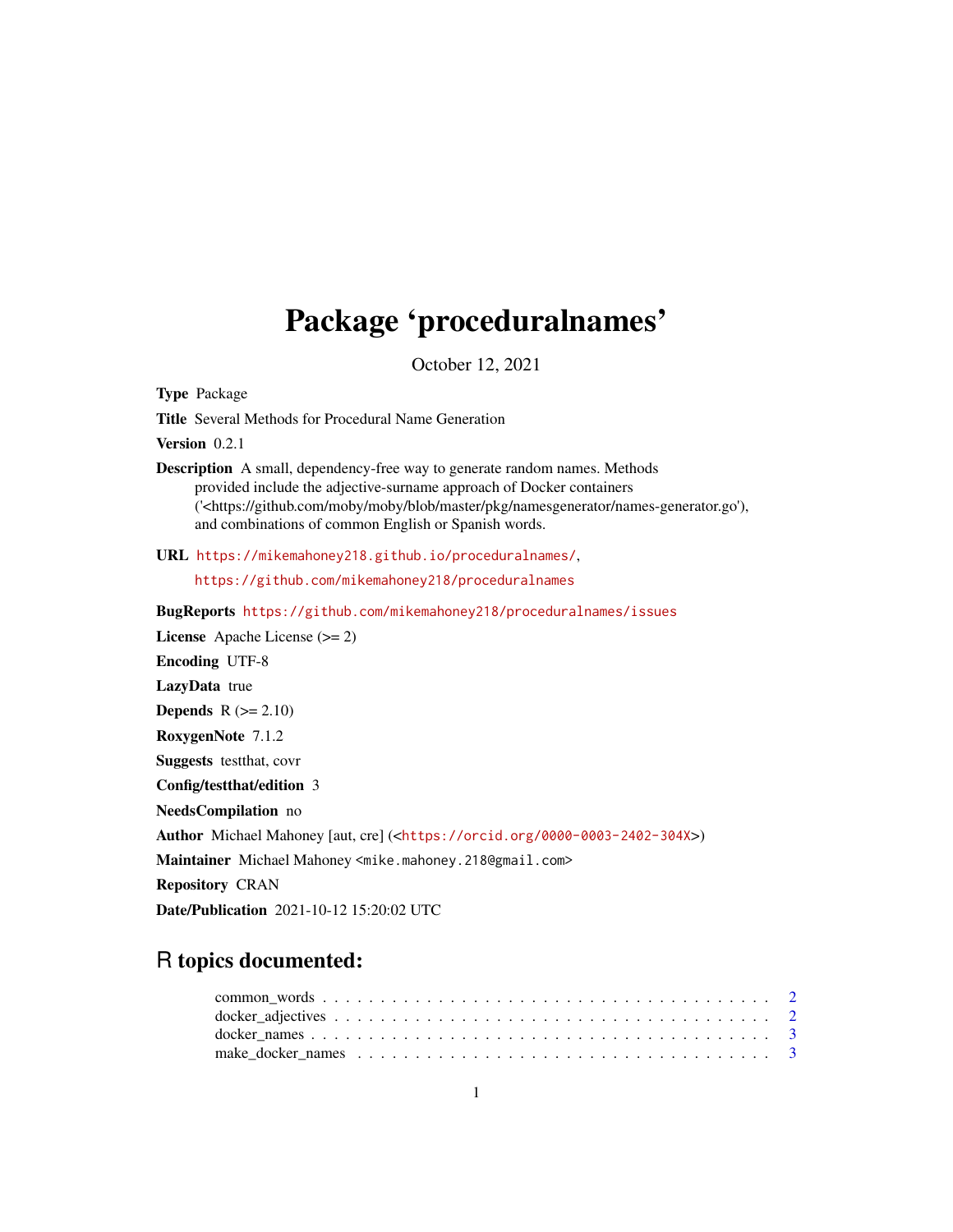<span id="page-1-0"></span>

| Index |  |
|-------|--|

common\_words *999 of the most common words in the English language*

#### Description

A data set containing 999 of the most common words in the English language. Note that the source does not mention provenance of the list and has been critiqued for diverging from typical lists of the most common words in the English language; as such, this data set is referred to as "common words" rather than "the most common words". The word "slave" has been omitted from the list to avoid insensitive procedural name generation.

#### Usage

common\_words

### Format

A character vector with 999 elements, each representing a single word commonly used in the English language.

#### Source

<https://gist.github.com/deekayen/4148741>

docker\_adjectives *Adjectives used in the procedural naming of Docker containers.*

#### Description

A data set containing the 108 adjectives used in the naming of Docker containers as of 2020-12-16.

### Usage

```
docker_adjectives
```
#### Format

A character vector with 108 elements, each representing a single adjective used to name Docker containers.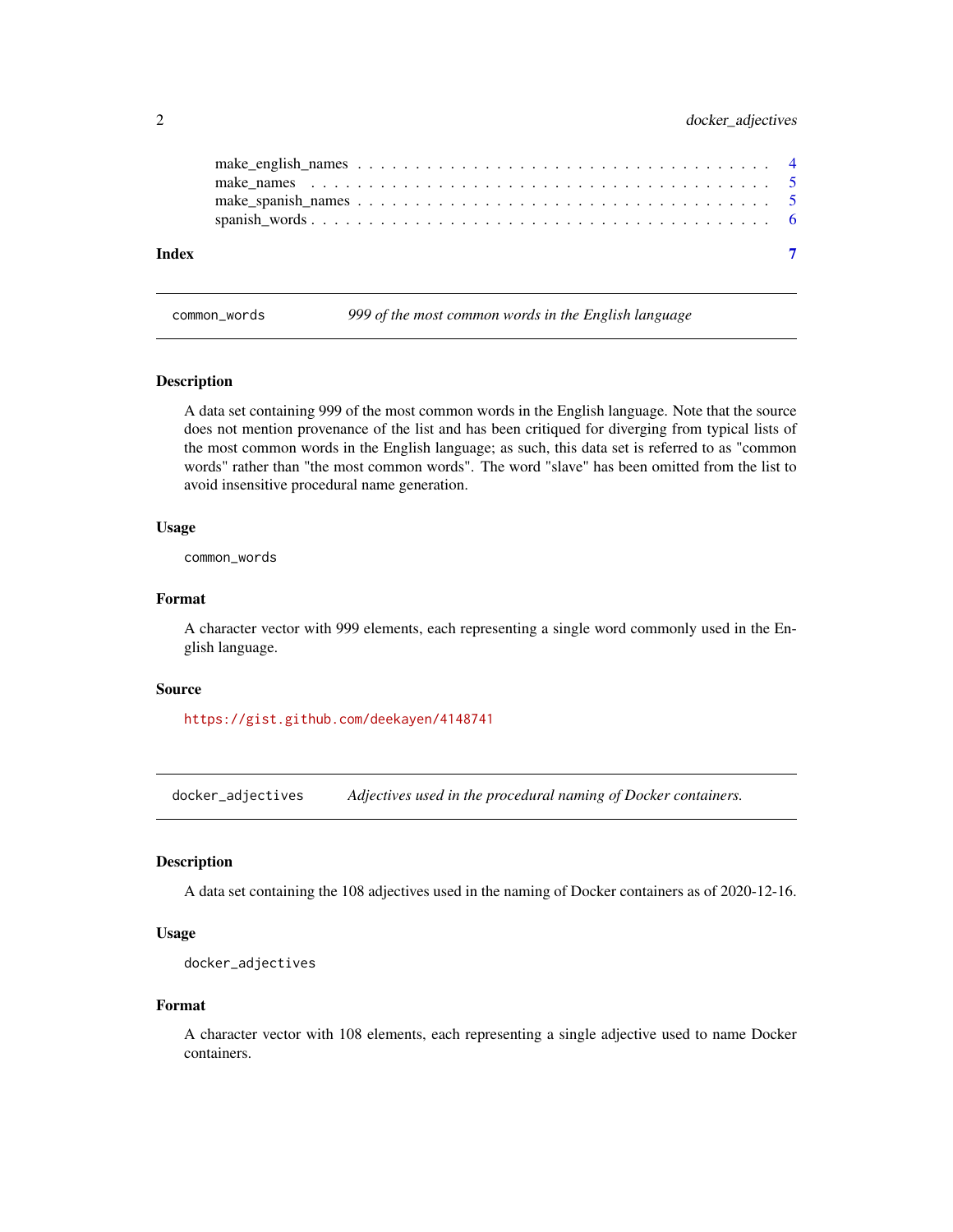### <span id="page-2-0"></span>docker\_names 3

#### Source

<https://github.com/moby/moby/blob/master/pkg/namesgenerator/names-generator.go>

docker\_names *Surnames used in the procedural naming of Docker containers.*

#### Description

A data set containing the 237 surnames used in the naming of Docker containers as of 2020-12- 16. Each name corresponds to a famous scientist, technologist, or mathematician; see the original source for more information on each name.

#### Usage

docker\_names

#### Format

A character vector with 237 elements, each representing a single surname used to name Docker containers.

#### Source

<https://github.com/moby/moby/blob/master/pkg/namesgenerator/names-generator.go>

| make docker names | Generates a random name from the list of Docker adjectives and sur- |
|-------------------|---------------------------------------------------------------------|
|                   | names.                                                              |

#### Description

This function generates 'n' random names, each combining a single adjective from [docker\_adjectives] and a surname from [docker\_names].

#### Usage

```
make_docker_names(n, retry = FALSE, sep = "_")
```
#### Arguments

|       | The number of random names to be generated.                                         |
|-------|-------------------------------------------------------------------------------------|
| retry | If 'TRUE', a random integer between 1 and 10 is appended to each generated<br>name. |
| sep   | A character string to separate the terms. Not 'NA character'.                       |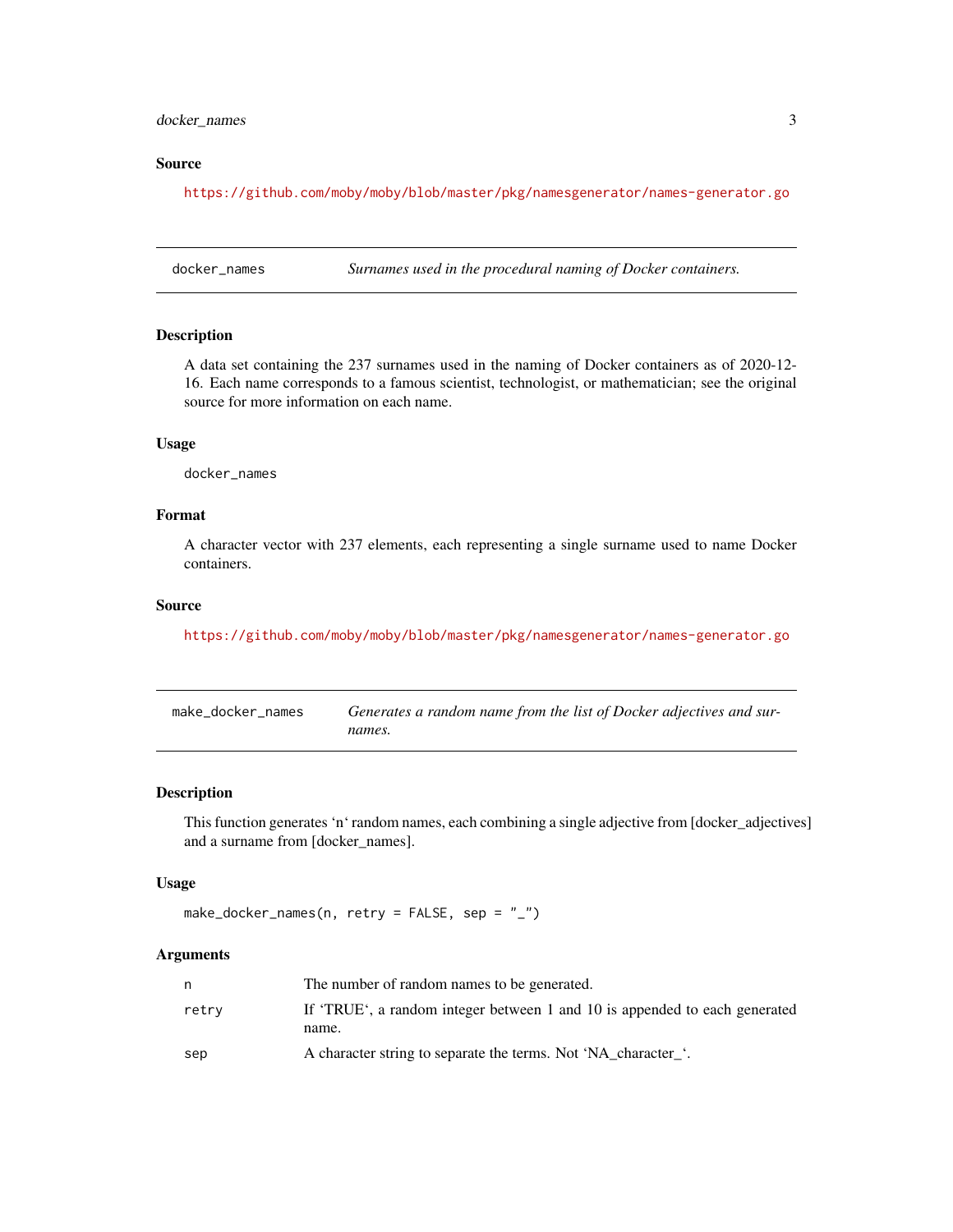#### <span id="page-3-0"></span>Value

A random name formatted as "adjective\_surname" (for example, "focused\_turing").

#### Examples

```
make_docker_names(1)
make_docker_names(2, retry = TRUE)
```
make\_english\_names *Generates a random name from a list of common English words.*

#### Description

This function generates 'n' random names, each a combination of 'n\_words' words selected from [common\_words].

#### Usage

```
make_english_names(
  n,
  n_words = 3,
  retry = FALSE,
  sep = "''',case = c("lower", "upper", "title")
\lambda
```
#### Arguments

| n       | The number of random names to be generated.                                             |
|---------|-----------------------------------------------------------------------------------------|
| n_words | The number of words to combine into a name.                                             |
| retry   | If 'TRUE', a random integer between 1 and 10 is appended to each generated<br>name.     |
| sep     | A character string to separate the terms. Not 'NA_character_'.                          |
| case    | One of either "lower", "upper", or "title". The capitalization to use for each<br>word. |

#### Value

A character vector of length 'n' of random names, each composed of 'n\_word' terms capitalized according to 'case' separated by 'sep'. Note that names are not guaranteed to be unique.

### Examples

```
make_english_names(1, n_words = 2)
make_english_names(2, retry = TRUE)
```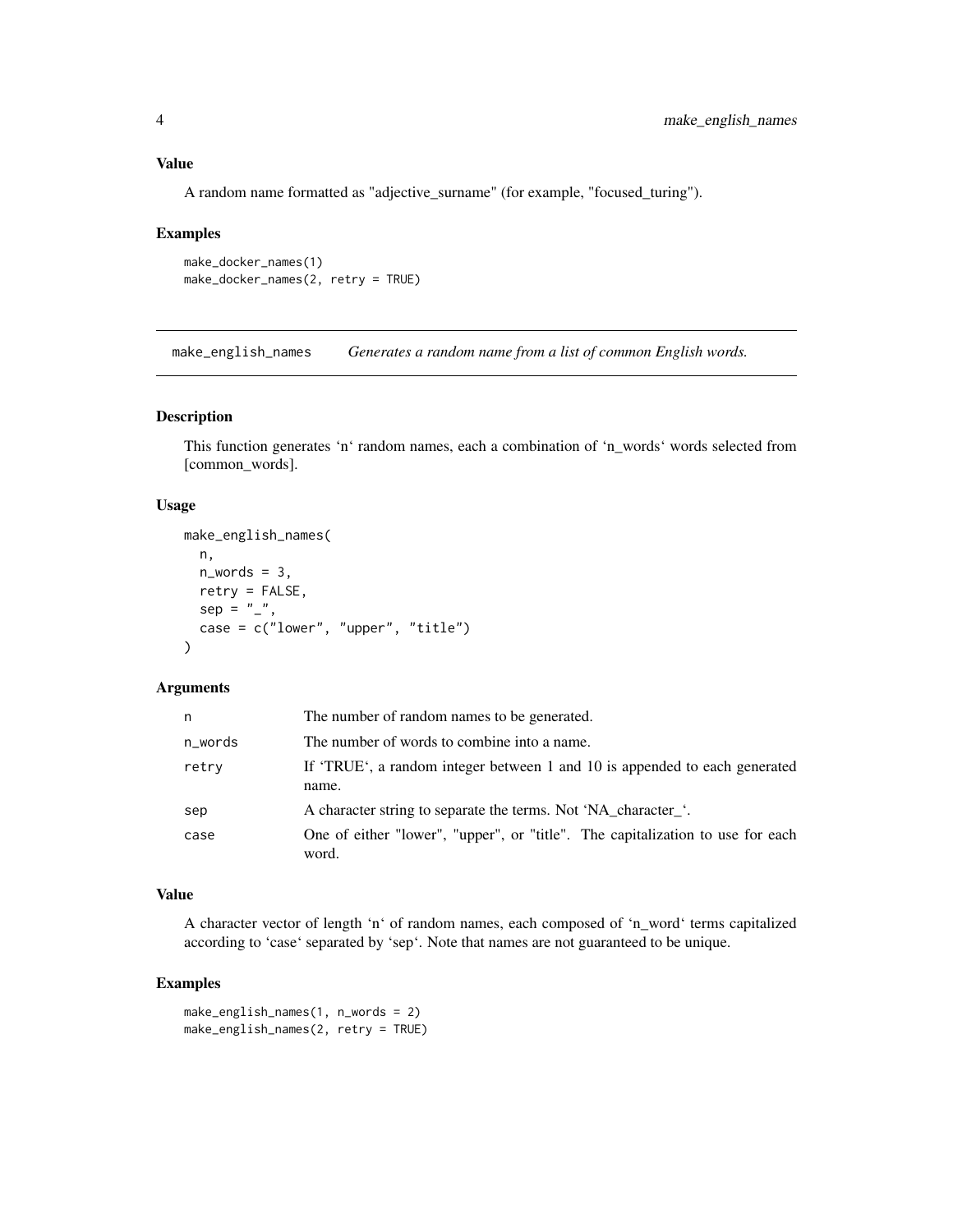<span id="page-4-0"></span>

#### Description

Create procedural names.

#### Usage

make\_names(corpus, n, n\_words, retry, sep = "\_", case)

### Arguments

| corpus  | A vector of strings to build names from.                                                |
|---------|-----------------------------------------------------------------------------------------|
| n       | The number of random names to be generated.                                             |
| n_words | The number of words to combine into a name.                                             |
| retry   | If 'TRUE', a random integer between 1 and 10 is appended to each generated<br>name.     |
| sep     | A character string to separate the terms. Not 'NA character'.                           |
| case    | One of either "lower", "upper", or "title". The capitalization to use for each<br>word. |

#### Value

A character vector of length 'n' of random names, each composed of 'n\_word' terms capitalized according to 'case' separated by 'sep'. Note that names are not guaranteed to be unique.

make\_spanish\_names *Generates a random name from a list of common Spanish words.*

#### Description

This function generates 'n' random names, each a combination of 'n\_words' words selected from [spanish\_words].

#### Usage

```
make_spanish_names(
  n,
  n_words = 3,
  retry = FALSE,
  sep = "''_",case = c("lower", "upper", "title")
\mathcal{E}
```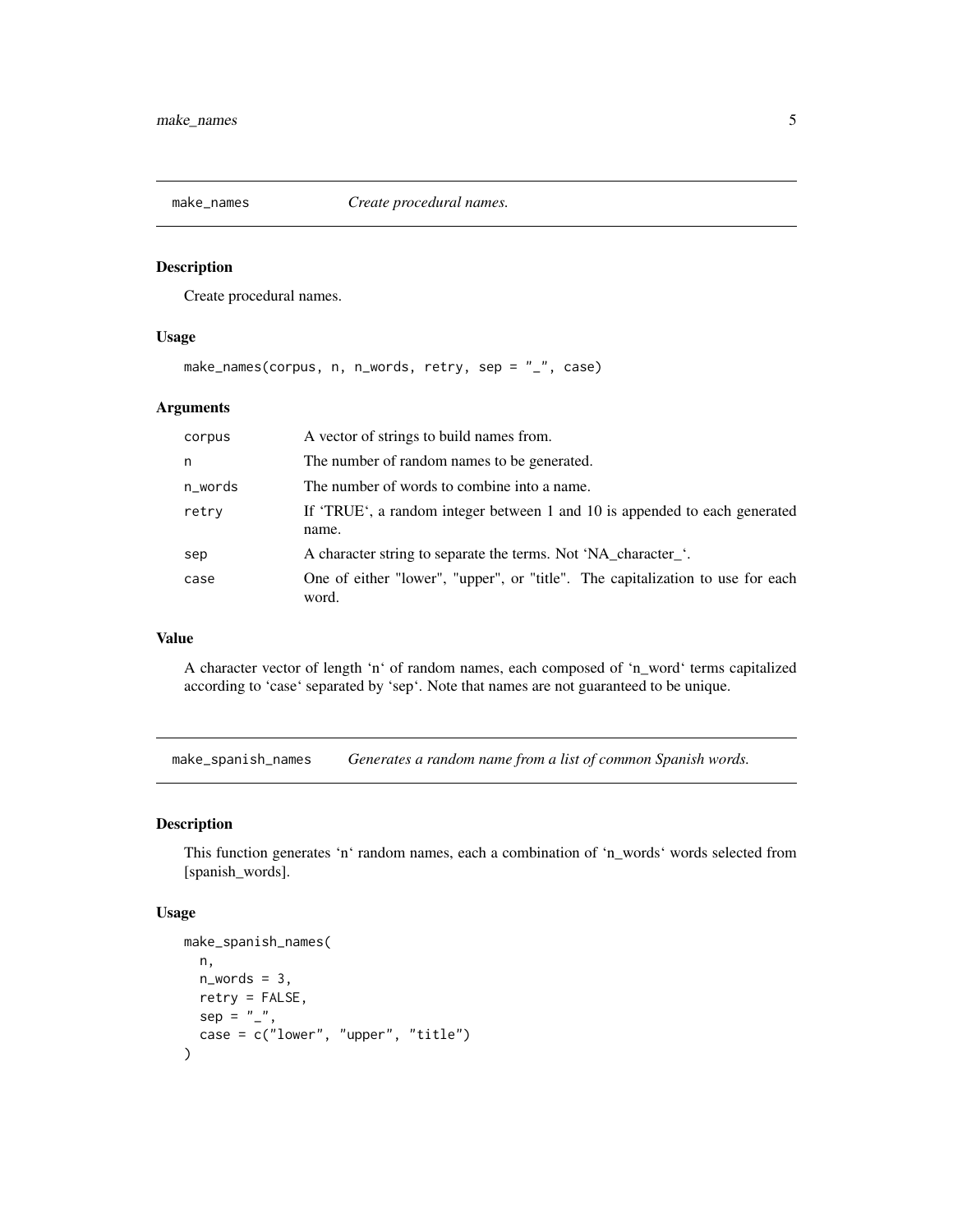#### <span id="page-5-0"></span>Arguments

| n       | The number of random names to be generated.                                             |
|---------|-----------------------------------------------------------------------------------------|
| n_words | The number of words to combine into a name.                                             |
| retry   | If 'TRUE', a random integer between 1 and 10 is appended to each generated<br>name.     |
| sep     | A character string to separate the terms. Not 'NA character'.                           |
| case    | One of either "lower", "upper", or "title". The capitalization to use for each<br>word. |

#### Value

A character vector of length 'n' of random names, each composed of 'n\_word' terms capitalized according to 'case' separated by 'sep'. Note that names are not guaranteed to be unique.

#### Examples

make\_spanish\_names(1, n\_words = 2) make\_spanish\_names(2, retry = TRUE)

spanish\_words *820 of the most common words in the Spanish language*

### Description

A data set containing 820 of the most common words in the Spanish language, as determined by the RAE. Only words which can be represented in UTF-8 are included for compatibility across platforms and collations.

#### Usage

spanish\_words

#### Format

A character vector with 820 elements, each representing a single word commonly used in the Spanish language.

#### Source

<http://corpus.rae.es/lfrecuencias.html>